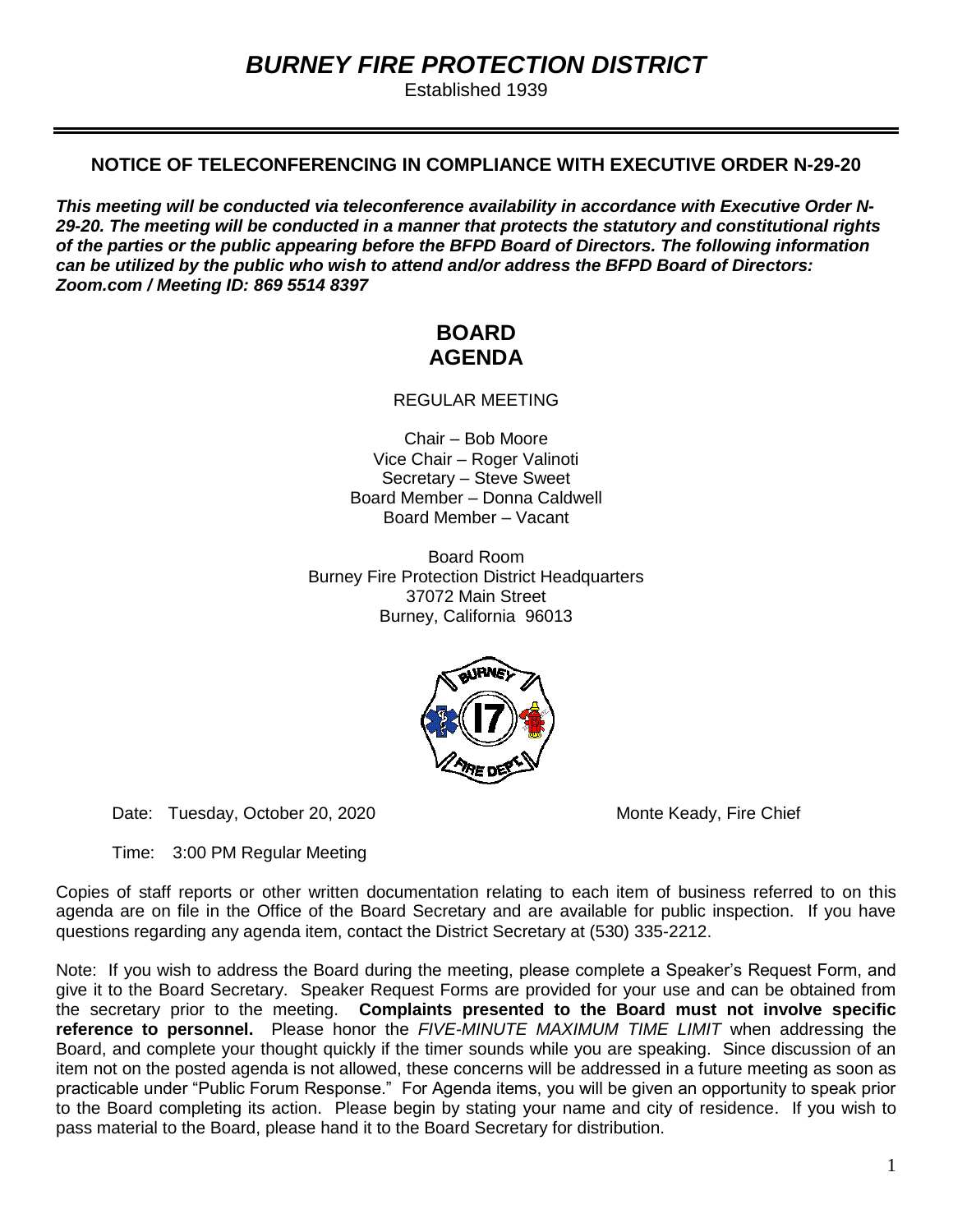No boisterous conduct shall be permitted at any Board meeting. Persistence in boisterous conduct shall be grounds for summary termination, by the Chairperson, of the person's privilege of address.

No oral presentation shall include charges or complaints against any District employee, regardless of whether or not the employee is identified in the presentation by name or another reference, which tends to identify that employee. All charges or complaints against employees shall be submitted to the Board of Fire Commissioners under provisions contained in the Burney Fire Protection District Administrative Instruction. Willful disruption of any of the meetings of the Board of Fire Commissioners shall not be permitted. If the Chairperson finds that there is, in fact, willful disruption of any meeting of the Board, he/she may order the room cleared and subsequently conduct the Board's business without the audience present except for duly accredited representatives of the news media, whom the Chairperson finds not to have participated in the disruption. After clearing the room, the Board may permit those persons, who in their opinion were not responsible for the willful disruption, to re-enter the meeting room.

#### **BURNEY FIRE PROTECTION DISTRICT Board of Fire Commissioners Tuesday, October 20, 2020 3:00 PM Regular Meeting**

#### **OPEN SESSION**

#### **1. MEETING CALLED TO ORDER**

Chair Moore

## **2. FLAG SALUTE**

Chair Moore

#### **3. ROLL CALL**

Bob Moore Roger Valinoti Steve Sweet Donna Caldwell

## **4**. **AGENDA APPROVAL**

#### **5**. **ANNOUNCEMENTS**

None.

#### **6. PRESENTATIONS**

#### **7**. **COMMITTEE REPORTS**

Finance Strategic Plan Fire Station Relocation Legislative